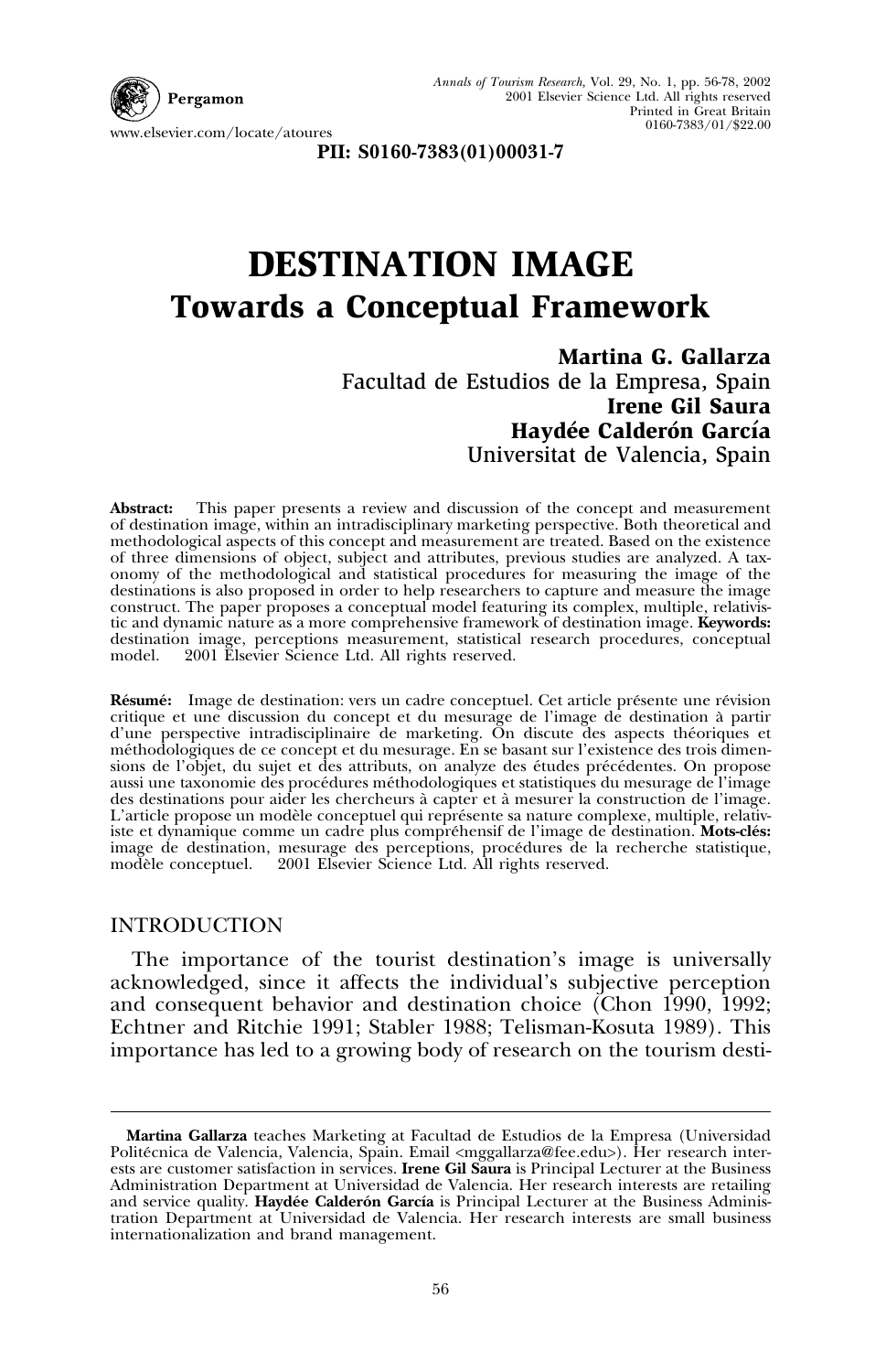nation image (TDI). The essential characteristic of this research line is its multidisciplinarity (Ahmed 1991, 1996; Bramwell and Rawding 1996; Gartner 1989): there are many possible approaches to studying destination image, because this formation has many implications for human behavior, as seen through disciplines such as anthropology (Selwyn 1996), sociology (Meethan 1996), geography (Gould and White 1992; Draper and Minca 1997), semiotics (Sternberg 1997) and marketing (Gunn 1972), with respect to the understanding of tourism consumer behavior.

In the intradisciplinary study of marketing, TDI has been the subject of considerable research during the last three decades. Investigation has been commonly based on either effective destination positioning (Carmichael 1992; Crompton, Fakeye and Lue 1992; Echtner and Ritchie 1991; Eizaguirre and Laka 1996; Reilly 1990) or on the destination selection process (Goodrich 1978; Gunn 1972; Hunt 1975; Oppermann 1996a).

Despite its relevance for tourism marketing, the research on TDI faces many difficulties. One is the tourism product's characteristics such as its complexity (Smith 1994) and multidimensionality (Gartner 1989). Another is that destination marketing involves the consumer physically moving to the behavior scenario (Seaton 1994; Sessa 1989). There is also great subjectivity in providing a tourism service: images are mixed with impressions about residents, retailers, other tourists, and/or employees (Calderón, Gil and Gallarza 1998). But most of all, the intangibility of tourism service hinders image assessment as it depends on invisible elements of pre-visit selection and a pre-taste of the destination (Fakeye and Crompton 1991). Consequently, in tourism research, "…images are more important than tangible resources", all because "perceptions, rather than reality are what motivate consumers to act or not act" (Guthrie and Gale 1991:555).

In spite of the importance of this research line, several authors recognize a lack of conceptual framework around destination image. In the early 90s, one could read "although such studies have become a staple of the tourism research agenda, invariably they have been atheoretical and lacking in any conceptual framework" (Fakeye and Crompton 1991:10) or "researchers have not been successful in completely conceptualizing and operationalizing destination image" (Echtner and Ritchie 1991:10). Later on, in 1993, Gartner suggests that "most tourism image research has been piecemeal without a theoretical basis for support" (Gartner 1993:209).

In order to provide a more comprehensive theoretical framework of TDI, a conceptual model from an intradisciplinary marketing perspective was developed based on previous literature. The model is designed for a better understanding of the strategic importance of destination image. It is based on two sources: a review and discussion of existing theoretical literature about conceptualizing the TDI, and an analysis and taxonomy of methodologies employed for its measurement. The purpose of the model is to contribute to a better understanding of the image concept when applied to tourist destinations